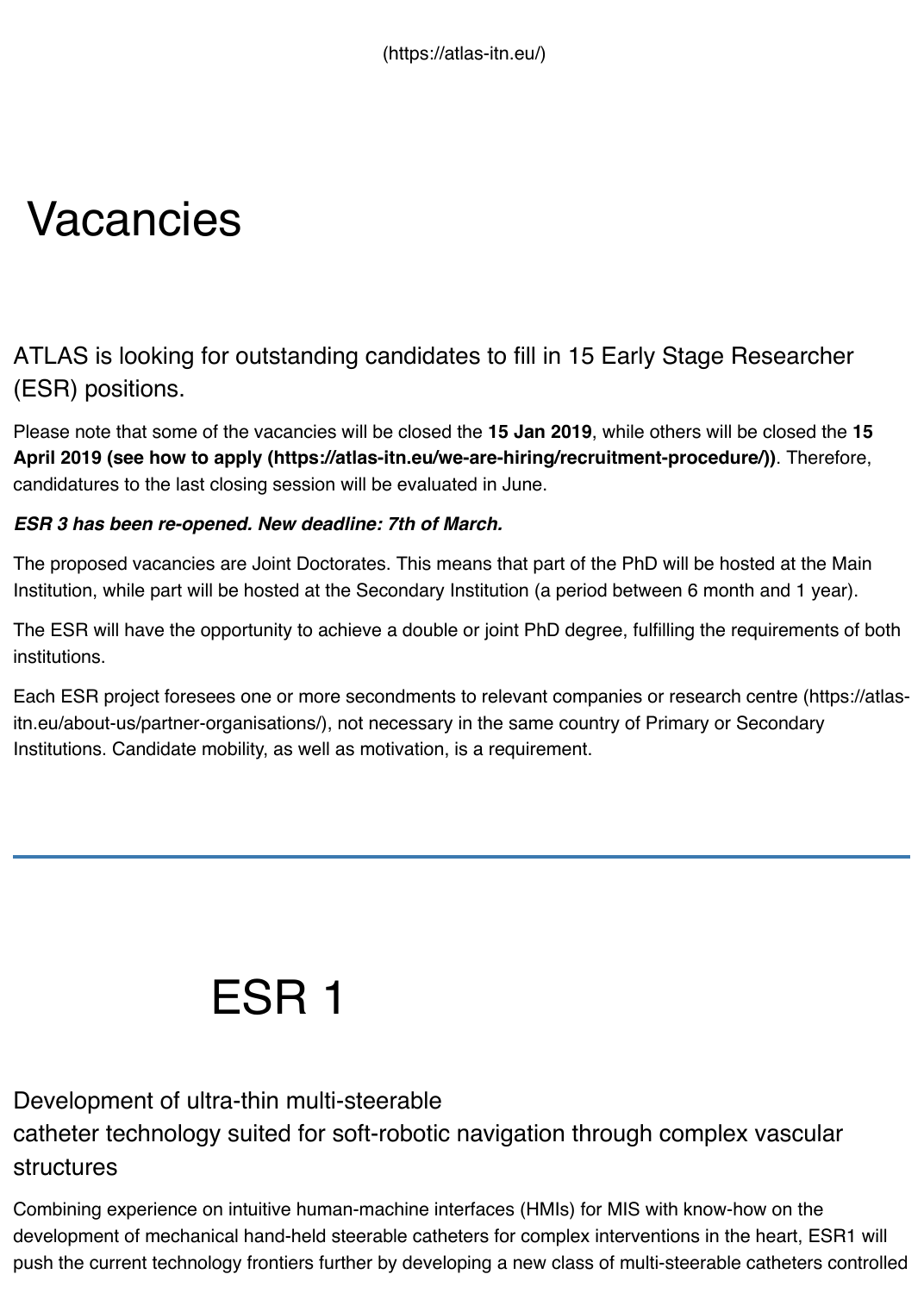by electro-mechanical soft-robotic actuators. The research will have two main goals:

- to combine soft-robotic actuation with advanced steering technology inspired by clever design principles from nature (octopus, wasp) to develop novel ultrathin multi-steerable catheters for navigation through complex lumens.
- to include knowledge on human depth perception and eye-hand coordination, to optimize HMIs to allow intuitive control overthe multi-steerable catheters designs from 3D control actions and 2D CT/MRI images.

Collaborating with clinical experts, the soft-robotic catheter technology will enable complex vascular interventions (e.g. treatment of chronic total occlusions) or stress-free passage through narrow ureter. Cases which are hard to carry out with existing technology. The catheters will be evaluated ex-vivo in accurate anatomic 3D-printed lumen models.

Main institution and supervisor: *TU Delft, P. Breedveld*

Secondary institution and supervisor: *KU Leuven, E. Vander Poorten*

Selection closed: shortlisted candidates (by applicant number)

54985160 54076668 54983622

#### **Final ranking:**

1) 54985160

## ESR 2

#### Magnetic driving and actuation

When dealing with soft, miniaturized and elongated instruments for endoluminal and transluminal applications, actuation technologies are limited. On board actuators are difficult to miniaturize and to integrate, possibly leading to safety issues. Tendon drive systems suffer from friction and they often require very large external actuators. Wireless driving solutions based on magnetic dragging, triggering or anchoring are for these reasons considered extremely promising.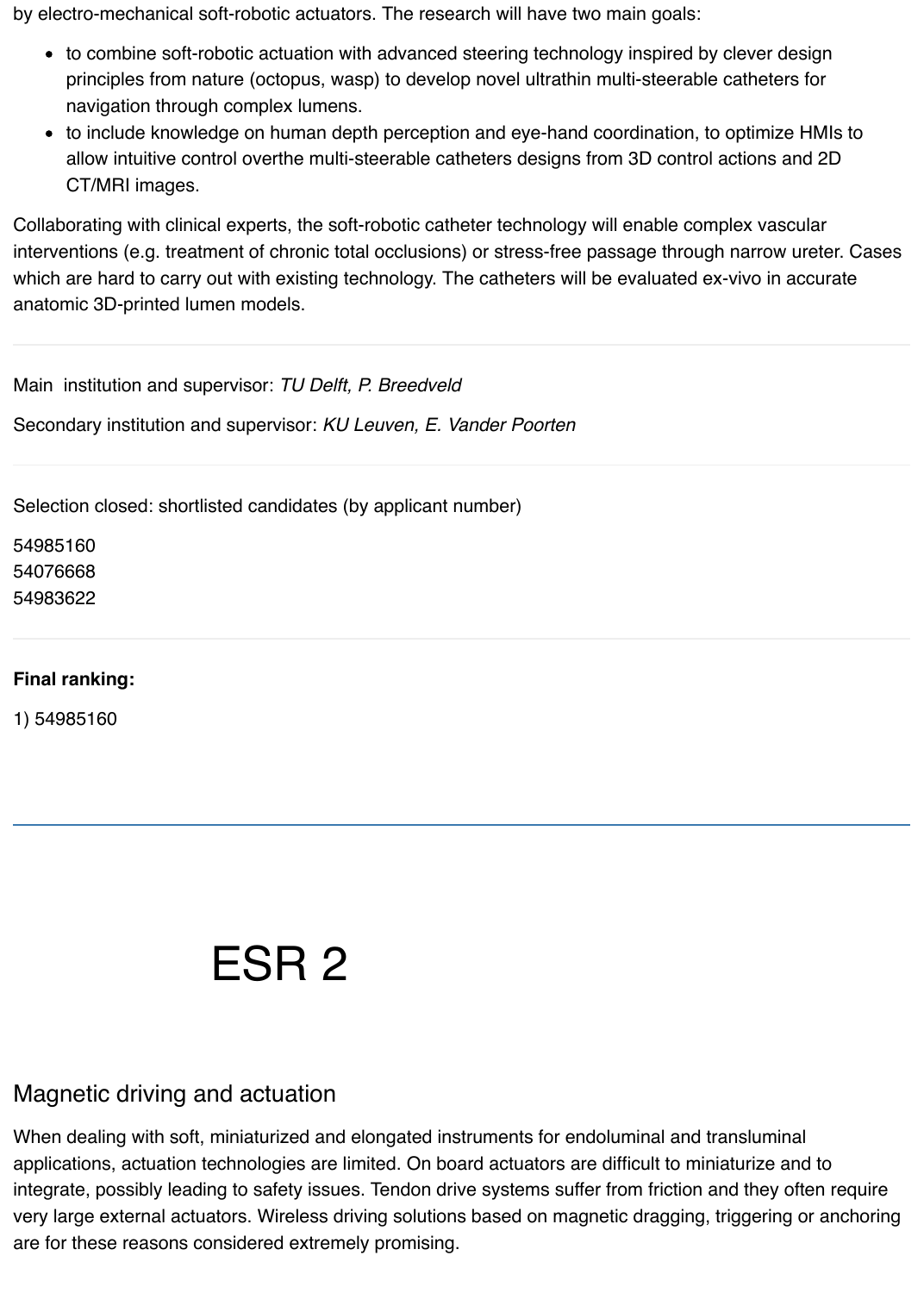ESR 2 will analyse in which districts magnetic actuation can be feasible, it will seek to determine optimal strategies and combinations of hybrid actuation schemes for each target anatomy. Based on patient-specific images, the scaling of magnetic forces and torques can be more or less favourable.

In addition, the ESR will explore different magnetic sources, based on permanent magnets and electromagnetic solutions. A taxonomy of magnetic mechanisms for triggering, dragging and anchoring will be prepared. Such can be extremely useful for the different surgical scenarios.

Main institution and supervisor: *SSSA, A. Menciassi*

Secondary institution and supervisor: *KU Leuven, E. Vander Poorten*

Selection closed: shortlisted candidates (by applicant number)

54971388 54963532 54985163

#### **Final Ranking:**

1) 54971388 2) 54985163

**Selected candidate: 54971388**

### ESR 3

#### Distributed proprioception for safe autonomous catheters

The interaction between flexible instrument bodies and surrounding deformable lumens is intrinsically complex and hard to oversee if not explicitly measured. ESR3 identifies and integrates optimal sensing technology for real-time proprioception along the deformable body.

This project includes real time shape estimation based on optical measurements such as FBGs or relying on electromagnetic (EM) tracking. It explores new sensing methods such as electrical impedance tomography (EIT) or algorithms that estimate the contact location and amplitude of the interaction force based on the acquired shape estimates. Automatic calibration and registration techniques will be developed, so that resulting techniques may be employed 'out of the box' requiring minimal effort and tuning prior to deployment.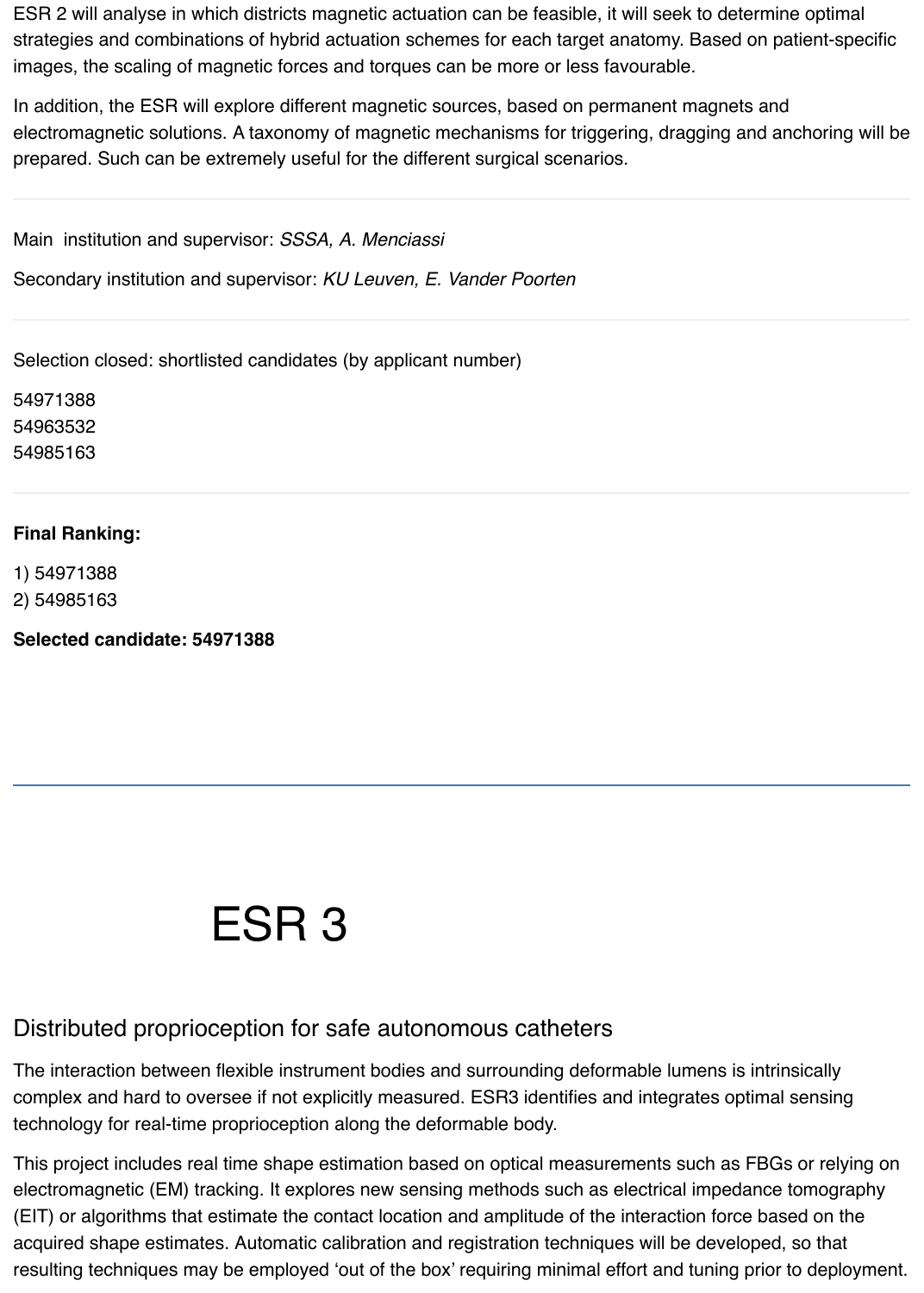Applicants should have a MSc/MEng (or equivalent) in Engineering, Computer Science, Mathematics or related disciplines.

Main institution and supervisor: *KU Leuven, E. Vander Poorten* Secondary institution and supervisor: *SSSA, A.Menciassi*

## ESR 4

#### Intraluminal sensing for autonomous navigation in remote district

ESR4 analyses and select the most appropriate intraluminal sensing solutions for the different body targets. More specifically, for vascular applications on board sensors such as e.g. force sensors on the catheters' tip and intravascular ultrasound (IVUS) can be combined with external monitoring solutions (e.g. fluoroscopy). For endoluminal and transluminal applications new developments with chip-on-tip devices (e.g. NanEye) or dedicated CCD and CMOS cameras, or use of OCT will be considered.

If needed methods to enhance the visibility can be explored (e.g. employing a transparent silicon-like blob ahead of the camera); accelerometer, gyroscopes and magnetic sensors will be used for understanding the position of the internal instruments as regards an external frame. pH sensors could be used for understanding the position of the device based on the sensed pH in the target area.

All these sensors are geared to provide maximal information about the surroundings that can be fed into algorithms that aim to reconstruct the surroundings realistically.

Main institution and supervisor: *SSSA, A.Menciassi* Secondary institution and supervisor: *UNISTRA, P. Renaud*

Selection closed: shortlisted candidates (by applicant number)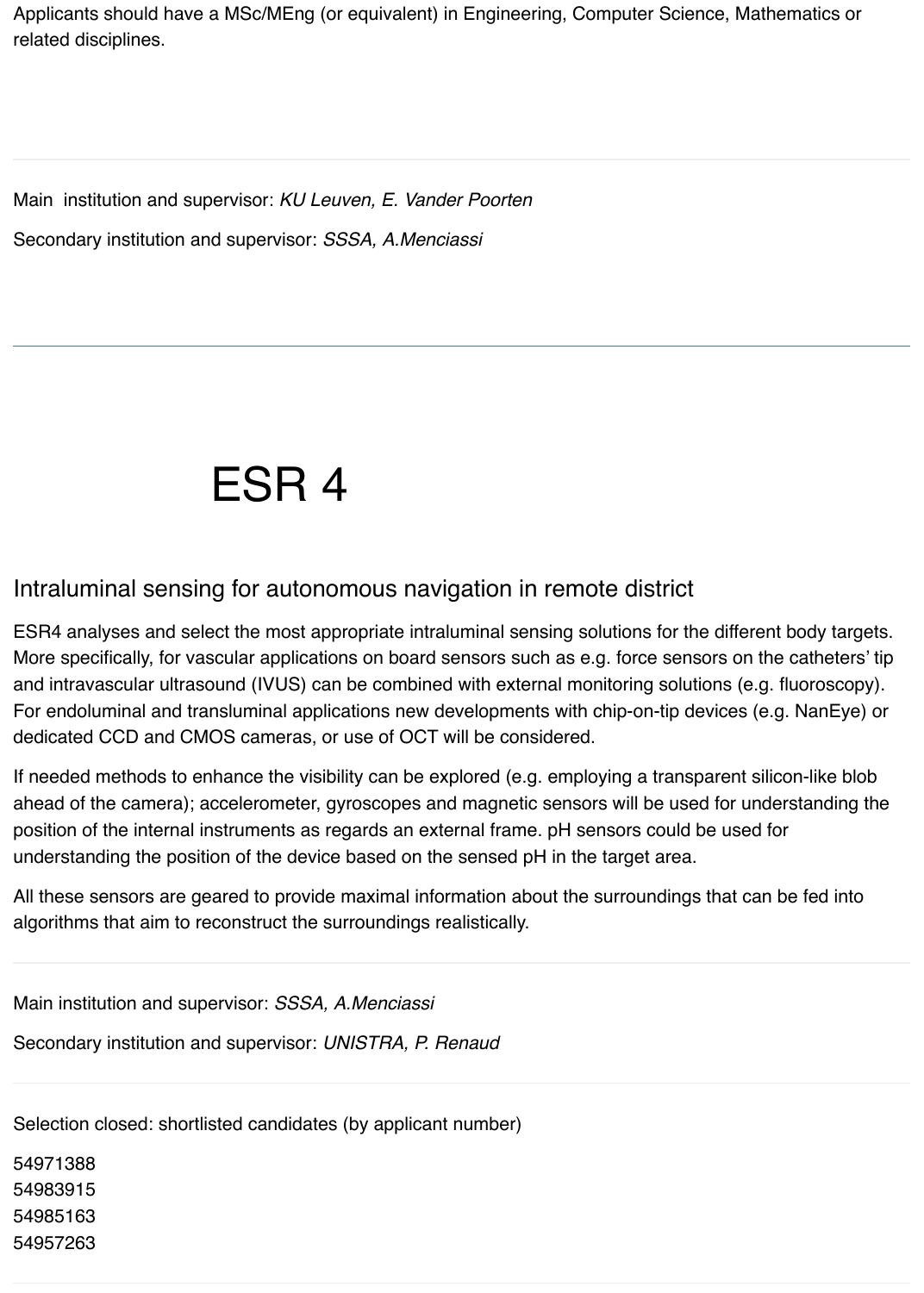#### **Final ranking**

1) 54985163

2) 54957263

3) 54971388

**Selected candidate: 54985163**

### ESR 5

#### From local sensing to global lumen reconstruction

This ESR develops techniques to reconstruct vascular lumens from a selection of sensor modalities, including: IVUS, EM, shape and forward looking OCT. Through sensor fusion the methods will be made robust against occlusions, artefacts or disturbances. Machine Learning methods will be adopted to extract relevant anatomic features and establish correspondences. Mosaicking methods are adopted to stitch local features to a global representation. In a 2nd round, the deformation of the lumen (due to physiological processes or interaction with the passing instrument) will be incorporated. This leads to 4D modelling (3D+time). Energy-based methods that

minimize the total energy of the combined instrument/vessel structure seem most suitable.

The lumen represented by its centreline will be deformed by local models such as e.g. a cylinder-model fitted through the latest sensor data, the instrument shape or physiologic process models. ESR5 further extracts relevant measures directly from the raw data to provide guidance cues e.g. distance to an anatomic target to be avoided.

Main institution and supervisor: *KU Leuven, J. Vander Sloten*

ESR 6

Secondary institution and supervisor: *UNIVR, P. Fiorini*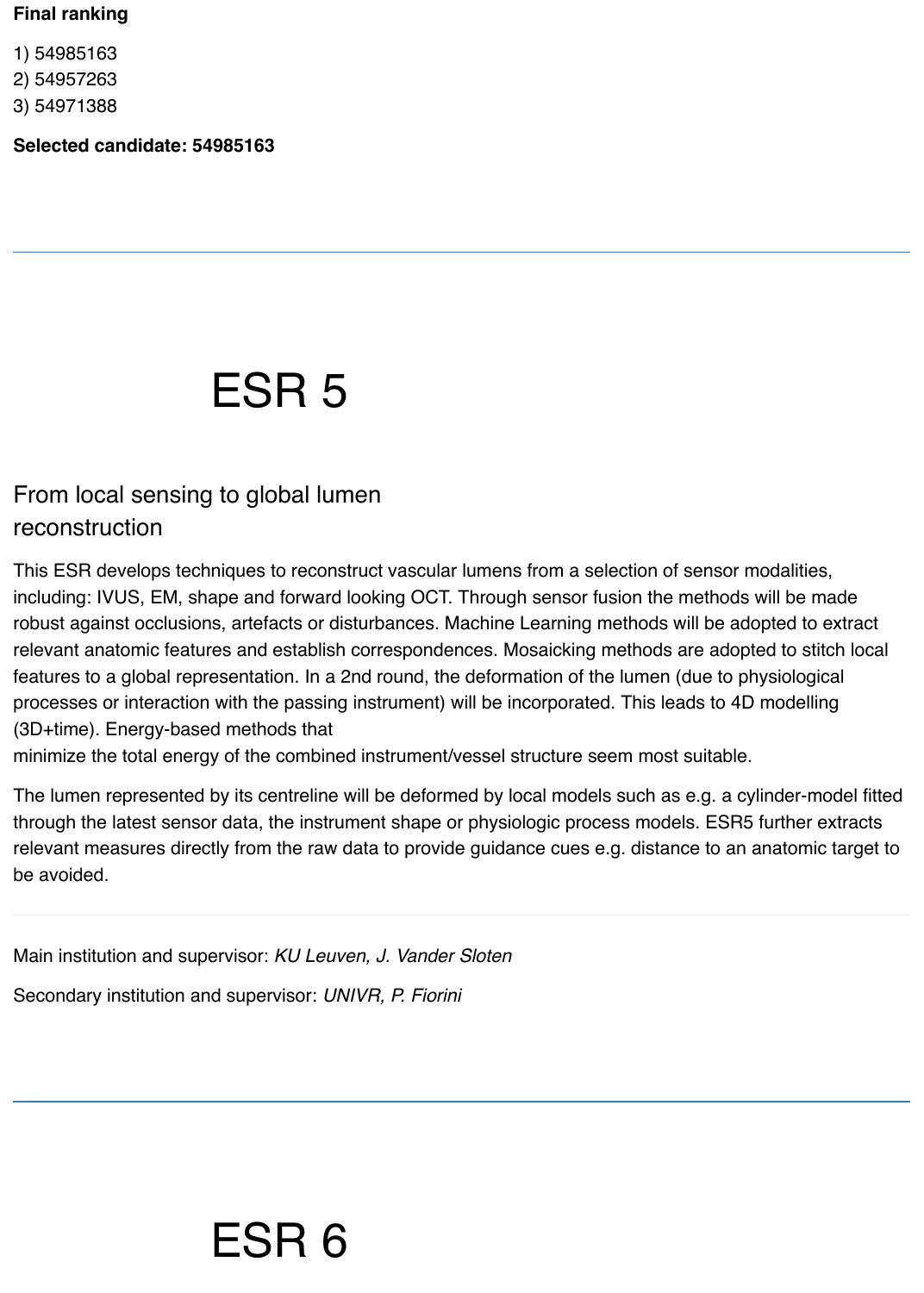### Computer vision and machine learning for tissue segmentation and localization

Each flexible robot will be equipped with extero- and proprioceptive sensors (such as FBG) in order to have information on position and orientation, as well as on-board miniaturized cameras. Additionally, RT image acquisition will be performed using US sensors externally placed in contact with the patient outer body. In order to track the position of the flexible robot and to simultaneously identify the environment conditions RT US image algorithms will be developed. Deep learning approaches combining Convolutional Neural Networks (CNNs) and automatic classification methods (e.g. SVM) will extract characteristic features from the images to automatically detect the:

- 1. flexible robot shape
- 2. the hollow lumen edges positions (to be integrated with ESR5) and
- 3. information on surrounding soft tissues shape and location.

RT performance will be achieved by parallel optimization loops.

Main institution and supervisor: *POLIMI, E. De Momi*

Secondary institution and supervisor: *UNISTRA, M. de Mathelin*

# ESR 7

#### Simultaneous tissue identification and mapping for autonomous guidance

One of the challenges of autonomous surgical devices is the ability to navigate towards the clinical target. Two aspects have to be addressed to answer that problem.

First of all, targeted disease has to be identified in the organ of interest. Second of all, because the large majority of luminal organs inside of the human body have a very complex geometry, real-time information about position of the device in the lumen is needed. In this project, a side-viewing OCT catheter will be used in conjunction with a robotic endoscope to collect images, which can be used for simultaneous assessment of the clinical status of tissue and recovering of information about the position of the instrument in the lumen.

The position mapping can be further improved by combining optical information with robotic measurements. Additional imaging and sensing modalities like electromagnetic tracking or IVUS may also be used.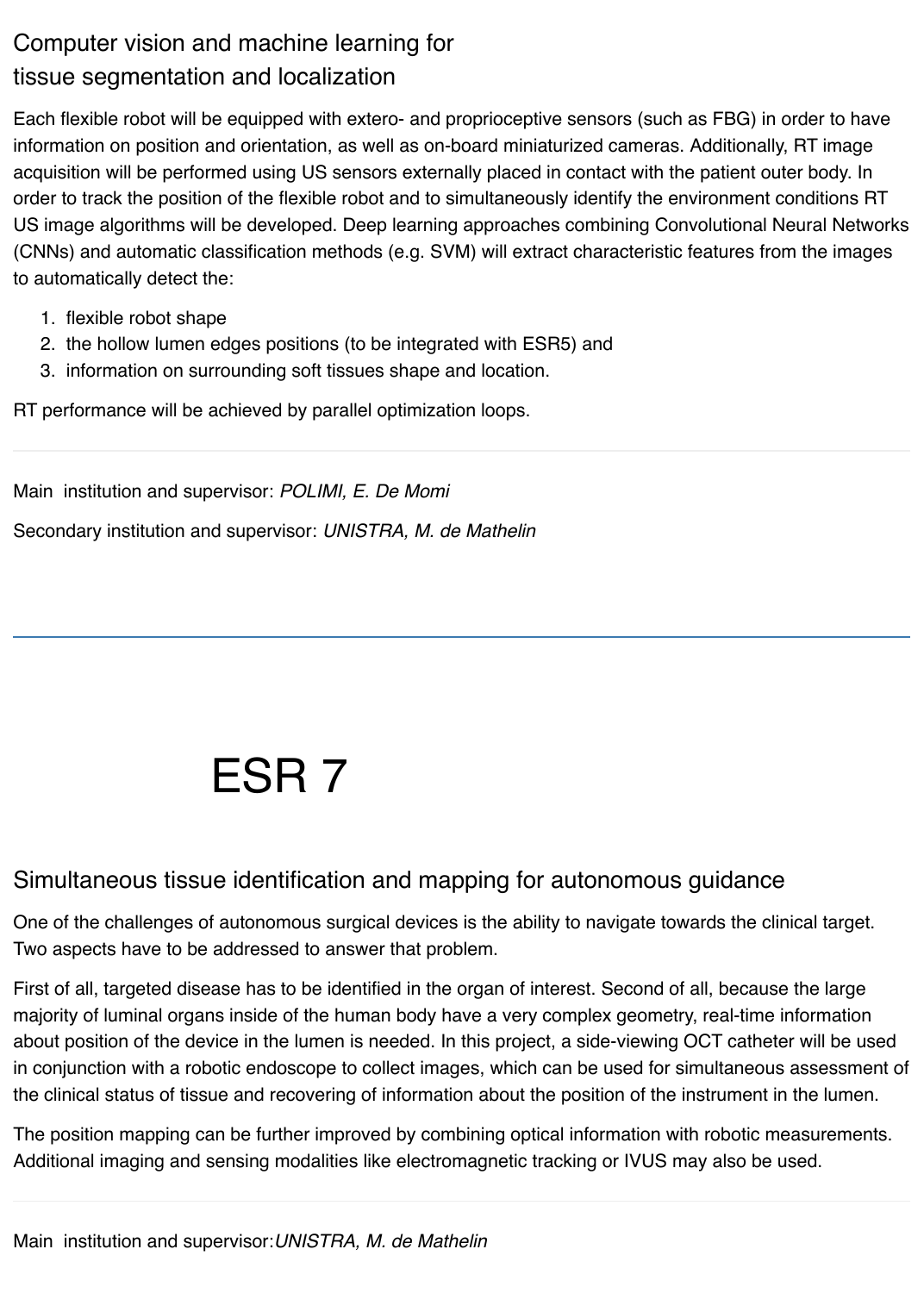## ESR 8

### Image-based tool tissue interaction estimation

One of the keys to bring situational awareness to surgical robotics is the automatic recognition of the surgical workflow within the operating room. Indeed, human-machine collaboration requires the understanding of the activities taking place both outside the patient and inside the patient. In this project, we will focus on the modelling and recognition of tool -tissue interactions during surgery.

Based on a database of videos from one type of surgery, we will develop a statistical model to represent the actions performed by the endoscopic tools on the anatomy. We will link this model both to formal procedural knowledge describing the surgery (e.g. an ontology) and to digital signals (such as the endoscopic video) in order to provide information that is human- understandable. Models and measurements coming from the robotic system will also be incorporated, in order to develop semi -supervised on unsupervised methods, thus limiting the need to annotate the endoscopic videos.

Applicants should have a MSc/MEng (or equivalent) in Engineering, Computer Science, Mathematics or related disciplines. Applicants must have strong programming skills and background in Computer Vision and Machine Learning.

Main institution and supervisor: *UNISTRA, N. Padoy*

Secondary institution and supervisor: *POLIMI, G. Ferrigno*

### ESR 9

Surgical episode segmentation from multi-modal data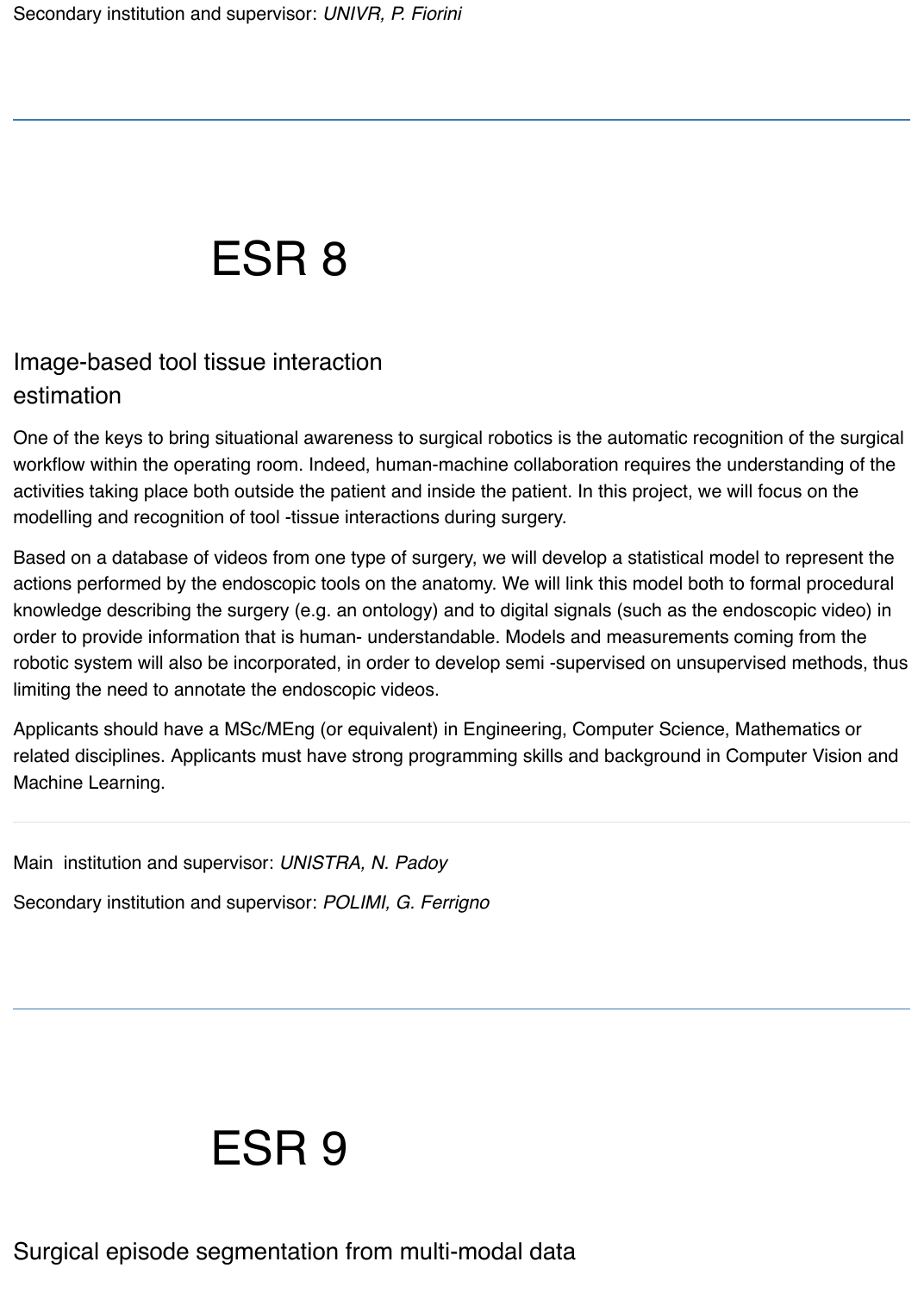In order to decide which actions to perform, an autonomous robot must be able to reliably recognize the current surgical state or phase it is in . This is especially true in a context of shared autonomy, where part of the procedure is still done by a human operator, or if the robot is to intelligently/semi-automatically assist manual gestures performed by a surgeon. To this end, deep learning methods (e.g. combined CNN for video and RNN for lower dimensionality data) will be applied for extracting the relevant information. The originality of this ESR project is that multi-modal data will be considered: building from previous developments on phase detection in endoscopic video data, the algorithms will be augmented with data coming from intra -operative sensors such as EM trackers, Ultrasound images, pre-operative data. Feature detectors and descriptors will be developed that are able to perform optimal discrimination of different areas of interest and for reducing data dimensions and thus improving the computational performance for intra-operative applications.

Since methods developed in this ESR are trained on multi-modal data, they may be adapted and applied both to intraluminal procedure based on video feedback (i.e. colonoscopy and ureteroscopy) but also to cardiovascular catheterization.

Applicants should have a MSc/MEng (or equivalent) in Engineering, Computer Science, Mathematics or related disciplines. Applicants must have strong programming skills and background in Computer Vision and Machine Learning.

Main institution and supervisor: *UNIVR, D. Dall' Alba*  Secondary institution and supervisor: *UNISTRA, N. Padoy*

## ESR 10

### Automatic handsfree visualization of a 6 DoF agent within a complex anatomical space

Where ATLAS develops technology to steer flexible instruments through lumens, ESR10 develops an intuitive graphical interface (GUI) to supervise this execution.

Computer tools for 3D visualization are very powerful allowing visualization from arbitrary viewpoint. However, managing and understanding this viewpoint is tedious and tiresome and aggravated when it concerns a moving/deformable scene. To avoid users needing to continuously manipulate the viewpoint this ESR will develop technology for

• hands-free automatic visualization of the scene; updates of viewpoint happens following the same rules as an expert;

• automatically setting local transparencies to reduce viewpoint changes, e.g. which would be done to perceive relative positions, understand contact locations or avoid occlusions. Assumable when initiated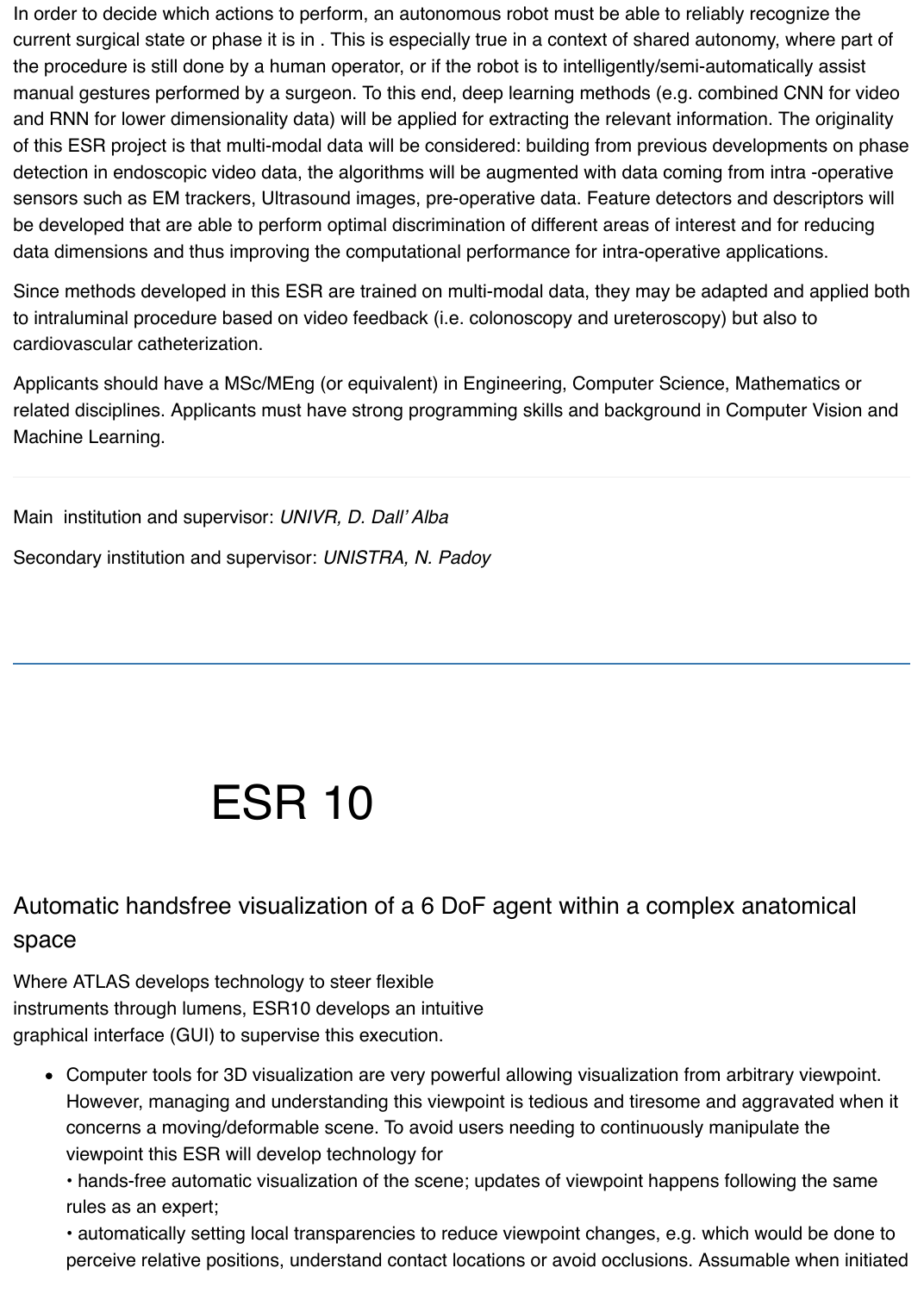by oneself, these changes are difficult to follow if initiated by others. The system must thus adequately guess the operator's visualisation needs.

• adjusting the view and perspective depending on the tracked path and mapping (SLAM). This calls for an intelligent system that deforms the run path automatically, so that it is always visible. In the case of a bowel exploration, the system would present an unraveled path, but would respect textures and features of the walls, thus always achieving proper visualization independently of the complexity of the trajectory, full of occlusions.

This ESR will work closely with ESR9 as surgical episodes form key inputs for an intelligent visualisation system.

Main institution and supervisor: *UPC, A. Casals*

Secondary institution and supervisor: *SSSA, A. Menciassi*

Selection closed: shortlisted candidates (by applicant number)

54977930 53811578 54753782

# ESR 11

#### Control of multi-DOF catheters in an unknown environment

The interaction between a flexible catheter and a deformable lumen is extremely complex as it is affected by slack, friction and a time-varying contact state. ESR11 focuses first on devising controllers for the distal robot part. The problem of deriving a controller that behave robust independent of contact state and actuator limitations (on power and range) is still unsolved.

This will require adjusting the kinematic model to governing contact point/forces which can be estimated by fusion proprioception (ESR3) and RT reconstruction (ESR5, ESR6). Second, to establish a desirable global shape a multi-objective control problems is proposed in order to trade off:

- the amplitude and direction of forces applied on tissue;
- the need to avoid specific areas (e.g. arterial calcification);
- the desire to include suggestions by users e.g. provided via teleoperation or shared control.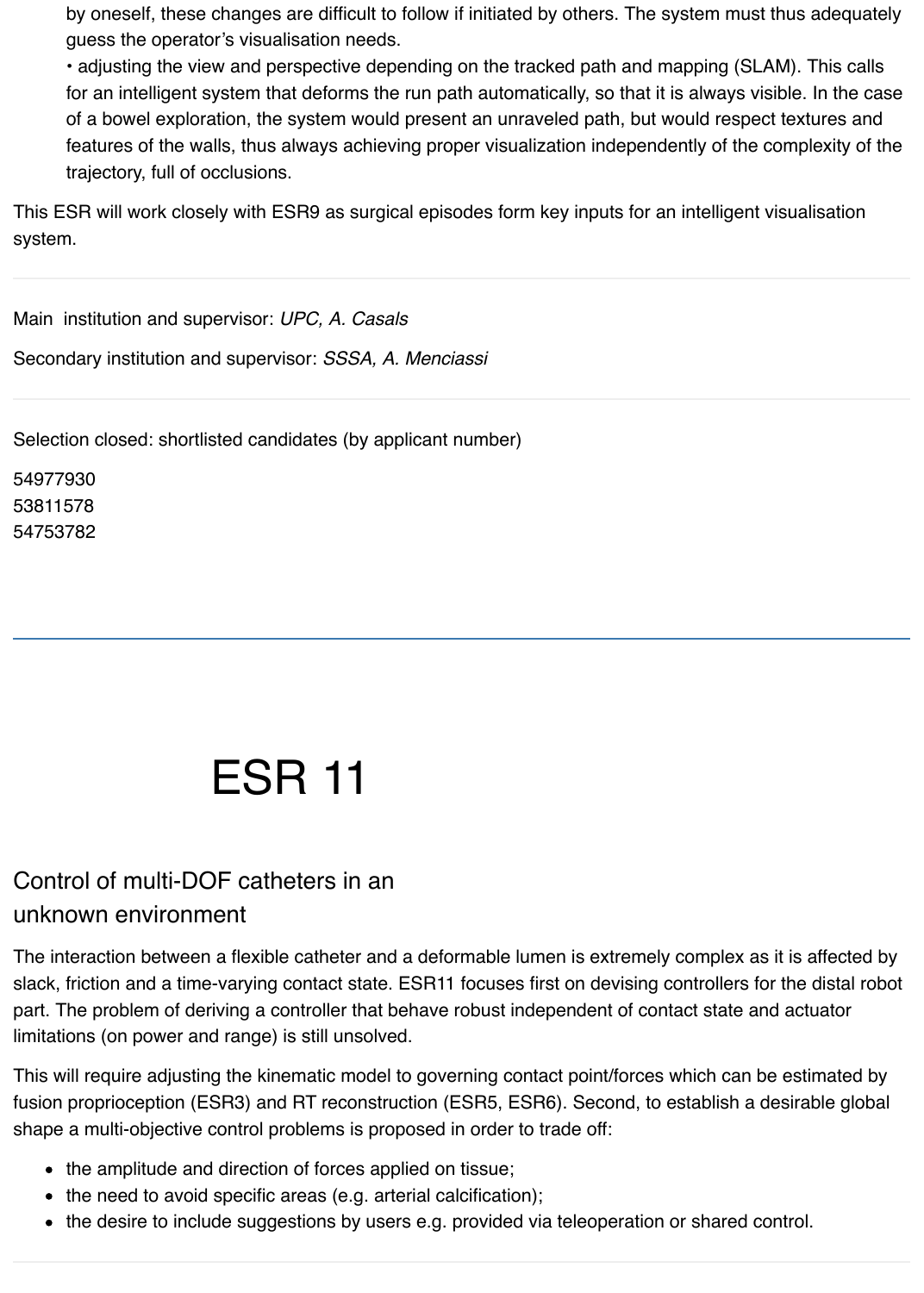# ESR 12

Distributed follow-the leader control for minimizing tissue forces during soft-robotic endoscopic locomotion through fragile tubular environment

Using prior experience on developing snake-like instruments for skull base surgery, ESR12 will elaborate these mechanical concepts into advanced soft-robotic endoscopes able to propel themselves forward though fragile tubular anatomic environments to hard-to-reach locations in the body. The ESR has two main goals:

- to use advanced 3D-printing to create novel snake-like endoscopic frame-structures that can be easily printed in one printing step without need for assembly, and that easily integrate cameras, actuators, biopsy channels and glass fibres. FEM-simulations to optimize a) shapes that are easy to bend yet hard to twist and compress (e.g. by using helical shapes), b) minimal distributions of actuators enabling complex and precisely controlled motion.
- to develop follow-the-leader locomotion schemes for moving through fragile tubular environments (e.g. colon or ureter) and evaluate this ex-vivo in anatomic tissue phantoms.

Main institution and supervisor: *TU Delft, J. Dankelman*

Secondary institution and supervisor: *POLIMI, G. Ferrigno*

# ESR 13

Path planning and real-time re-planning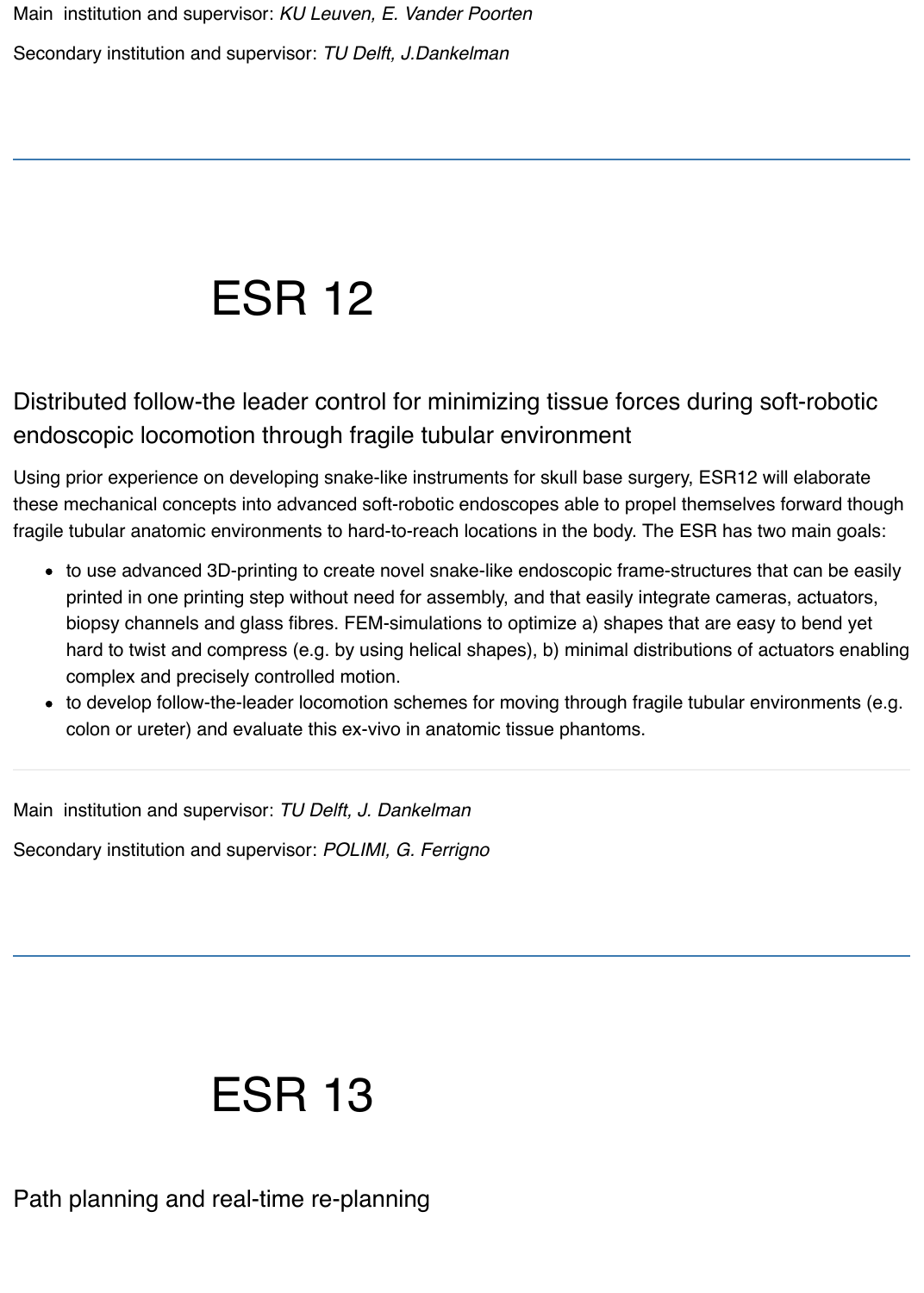Given the deformable nature of the surroundings, RT planning and control is needed in order to guarantee that a flexible robot reaches a target site with a certain desired pose. ESR 13 will implement an accurate kinematic and dynamic model of the flexible robot incorporating knowledge on the robot limitations right in the planning algorithm so that the best paths are executed

- 1. pre-operatively, considering the constraints on allowable paths, the location of the anatomic target and
- 2. intra-operatively including the uncertainties in the adopted (and identified) flexible robot model and of the collected sensor readings (ESR5).

Advanced exploration approaches will be adapted to each specific clinical scenario, its constraints as well as the robot constraints such as its manipulability. Specific clinically relevant optimality criteria will be identified and integrated. This methods could try to keep away sharp parts of the instrument (e.g. tip) from lumen edges. RT capabilities will grant the possibility to re-plan the path during the actual operation.

Main institution and supervisor: *POLIMI, E. De Momi* Secondary institution and supervisor: *TU Delft, J. Dankelman*

# ESR 14

#### Automatic endoscope repositioning with respect to the surgical task

Surgery often involves performing delicate operations with two hands or instruments. Those operations are typically even more difficult when considering MIS done in an intraluminal setting. This is due to the limited controllability of the flexible instruments and to the restricted access to the surgical site. Moreover, humans experience problems in executing complex tasks with flexible multi-arm endoscopes because of the large number of DOFs and the coupling between DOFs. Starting a surgical gesture in an unfavourable position may necessitate an interruption for repositioning, which is not always acceptable clinically.

ESR14 will develop a set of algorithms for intelligent repositioning of the endoscope and its arms in a favourable position. First, the intended gesture is detected using a task model combined with intraluminal sensing. Then, planning and control algorithms are developed to position the system such that the gesture can be optimally performed. While ESR14 aims to develop a semi-automatic robotic repositioning in where robot and operator collaborate. This is a large step towards full autonomy. The main target will be Colonoscopy and Gastroscopy, where robots are usually more complex, but the methods developed will be generic and therefore applicable to other scenarios.

Main institution and supervisor: *UNISTRA, M. de Mathelin* Secondary institution and supervisor: *KU Leuven, J. de Schutter*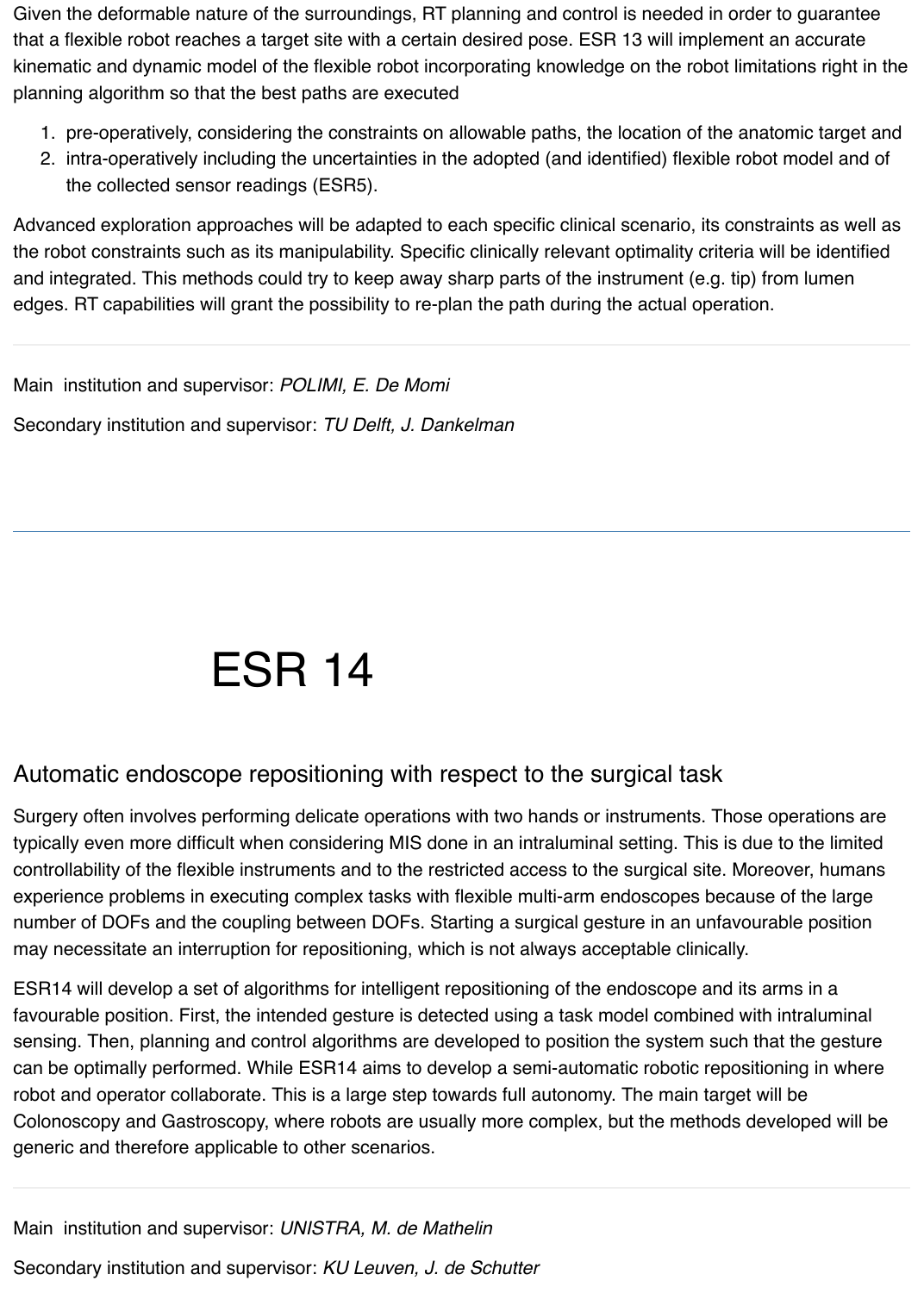## ESR 15

#### Optimal learning method for autonomous control and navigation

Learning optimal control strategies for autonomous navigation and on-line decision making is a challenging problem. Currently 2 main strategies could be adopted: learning from data acquired during the execution of surgical procedure by expert surgeon or learning by experimentation.

ESR15 will compare motion control strategies for intraluminal navigation learned from expert data with the ones learned in simulated environment. From these results, it will be possible to find the optimal control strategies for different clinical scenarios and considering specific robotic configuration. The trajectory planning methods developed in ESR9 will be used to define an initial trajectory for the autonomous navigation. The performance of the different approaches will be evaluated in a realistic setting (physical phantoms) and in a simulated environment using a set of objective evaluation metrics.

An integrated testing environment, including advanced visualization, will be developed to improve the evaluation and testing of different methods (extending/integrating the results of ESR10). The proposed navigation strategies will be tested in the colonoscopy and ureteroscopy clinical scenarios, but possible extensions to cardiovascular catheterization will be considered.

Applicants should have a MSc/MEng (or equivalent) in Engineering, Computer Science, Mathematics or related disciplines. Applicants must have strong programming skills and background in Computer Vision and Machine Learning.

Main institution and supervisor: *UNIVR, P. Fiorini*

Secondary institution and supervisor: *UPC, A. Casals*





This project has received funding from the European Union's Horizon 2020 research and innovation programme under the Marie Sklodowska-Curie grant agreement No 813782

The information and views set out in this website and therein documents are those of the author(s) and do not necessarily